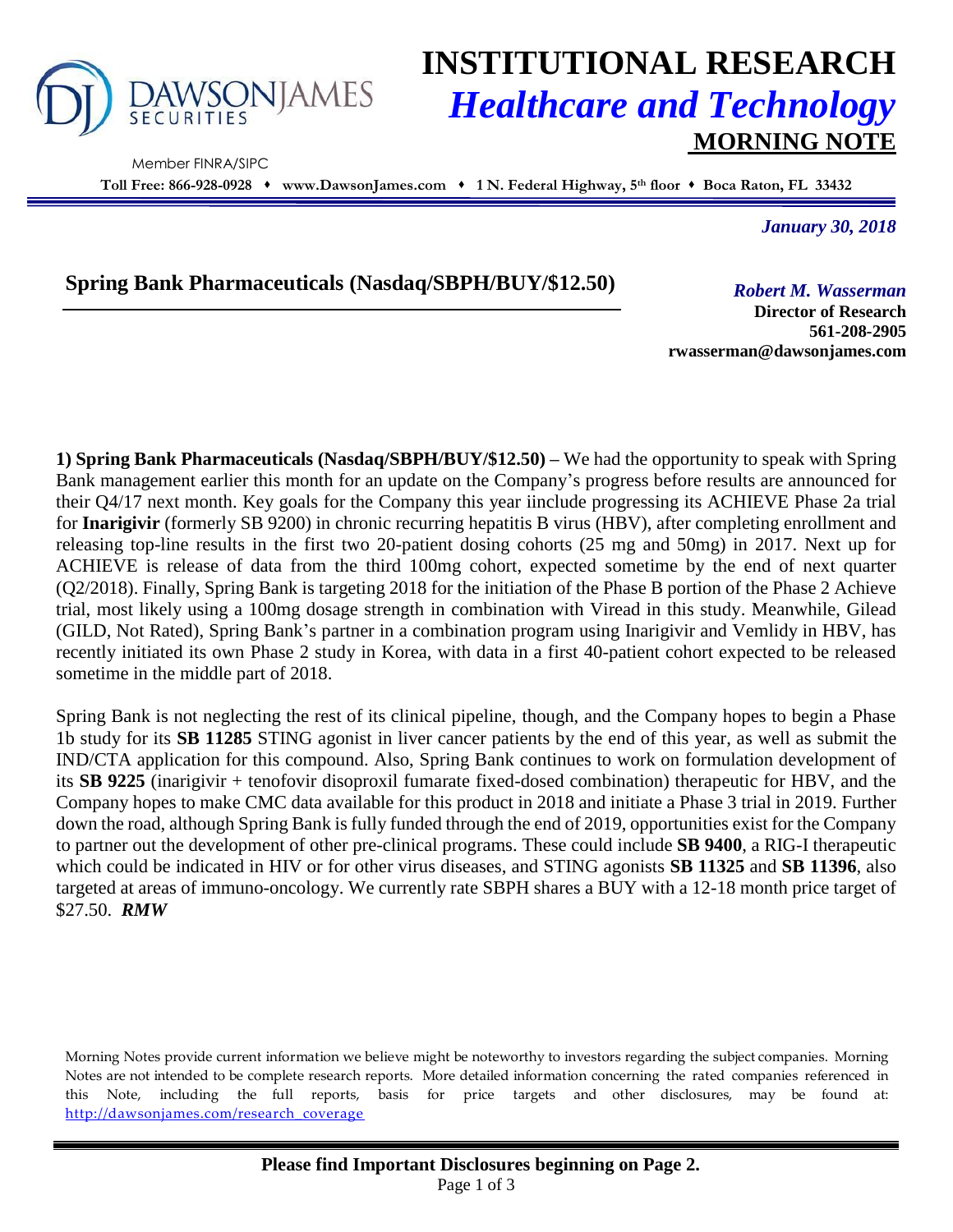

## **Important Disclosures:**

Dawson James Securities, Inc. (the "Firm") is a member of the Financial Industry Regulatory Authority ("FINRA") and the Securities Investor Protection Corporation ("SIPC").

The Firm does not make a market in the securities of the profiled company. The Firm has NOT engaged in investment banking relationships with SBPH in the prior twelve months, as a manager or co-manager of a public offering and has NOT received compensation resulting from those relationships. The Firm may seek compensation for investment banking services in the future from the subject company(s). The Firm has NOT received other compensation from the subject company(s) in the last 12 months for services unrelated to the managing or co-managing of a public offering.

Neither the research analyst(s) whose name appears on this report nor any member of his (their) household is an officer, director or advisory board member of these companies. The Firm and/or its directors and employees may own securities of the company(s) in this report and may increase or decrease holdings in the future. As of December 31, 2017, the Firm as a whole did not beneficially own 1% or more of any class of common equity securities of the subject company (s) of this report. The Firm, its officers, directors, analysts or employees may effect transactions in and have long or short positions in the securities (or options or warrants related to those securities) of the company(s) subject to this report. The Firm may effect transactions as principal or agent in those securities.

Analysts receive no direct compensation in connection with the Firm's investment banking business. All Firm employees, including the analyst(s) responsible for preparing this report, may be eligible to receive non-product or service specific monetary bonus compensation that is based upon various factors, including total revenues of the Firm and its affiliates as well as a portion of the proceeds from a broad pool of investment vehicles consisting of components of the compensation generated by investment banking activities, including but not limited to shares of stock and/or warrants, which may or may not include the securities referenced in this report.

Although the statements in this report have been obtained from and are based upon recognized statistical services, issuer reports or communications, or other sources that the Firm believes to be reliable, we cannot guarantee their accuracy. All opinions and estimates included in this report constitute the analyst's judgment as of the date of this report and are subject to change without notice.

The securities of the company discussed in this report may be unsuitable for investors depending on their specific investment objectives and financial position. This report is offered for informational purposes only, and does not constitute an offer or solicitation to buy or sell any securities discussed herein in any jurisdiction where such would be prohibited. Additional information is available upon request.

## **Ratings Definitions:**

- 1) **Buy**: the analyst believes the price of the stock will appreciate and produce a total return of at least 20% over the next 12-18 months;
- 2) **Neutra**l: the analyst believes the price of the stock is fairly valued for the next 12-18 months;
- 3) **Sel**l: the analyst believes the price of the stock will decline by at least 20% over the next 12-18 months and should be sold.

The following chart reflects the range of current research report ratings for all companies followed by the analysts of the Firm. The chart also reflects the research report ratings relating to those companies for which the Firm has performed investment banking services.